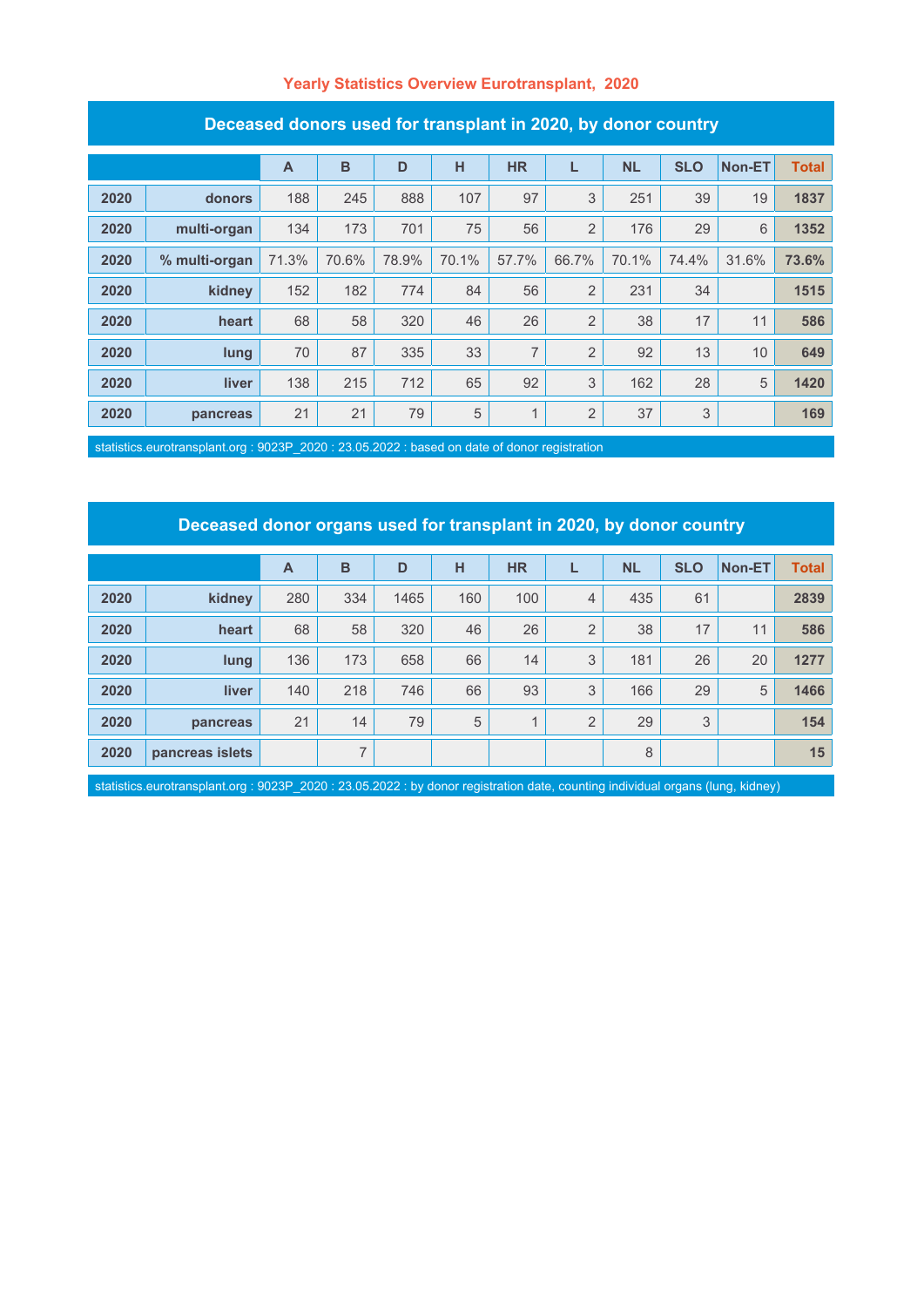| Transplants (deceased donor) in 2020, by transplant country |                          |                |                  |                |     |                |                |                |                |                         |  |  |
|-------------------------------------------------------------|--------------------------|----------------|------------------|----------------|-----|----------------|----------------|----------------|----------------|-------------------------|--|--|
| kidney, pancreas (only)                                     |                          | $\mathsf{A}$   | $\mathbf B$      | D              | H   | <b>HR</b>      | <b>NL</b>      | <b>SLO</b>     | Non-ET         | <b>Total</b>            |  |  |
| 2020                                                        | kidney                   | 268            | 307              | 1342           | 166 | 92             | 415            | 43             |                | 2633                    |  |  |
| 2020                                                        | pancreas                 | 3              |                  | 5              |     |                | 3              |                |                | 11                      |  |  |
| 2020                                                        | pancreas islets          |                | $\boldsymbol{9}$ |                |     |                | $6\phantom{1}$ |                |                | 15                      |  |  |
| 2020                                                        | pancreas + kidney        | 17             | $\overline{7}$   | 80             | 6   | $\mathbf{1}$   | 21             | $\overline{2}$ |                | 134                     |  |  |
|                                                             | heart, lung combinations | $\mathbf{A}$   | B                | D              | H   | <b>HR</b>      | <b>NL</b>      | <b>SLO</b>     | Non-ET         | <b>Total</b>            |  |  |
| 2020                                                        | heart                    | 54             | 50               | 327            | 45  | 25             | 40             | 24             |                | 565                     |  |  |
| 2020                                                        | lung                     | 5              | $\overline{4}$   | 25             |     |                | $\overline{4}$ | $\overline{2}$ | $\mathbf{1}$   | 41                      |  |  |
| 2020                                                        | lungs                    | 94             | 88               | 315            | 17  |                | 82             | 14             | $\overline{2}$ | 612                     |  |  |
| 2020                                                        | heart + lungs            |                |                  | $\mathbf 1$    |     |                | $\mathbf 1$    |                |                | $\overline{\mathbf{2}}$ |  |  |
| 2020                                                        | heart + liver            |                |                  | $\mathbf{1}$   |     |                |                |                |                | $\overline{1}$          |  |  |
| 2020                                                        | heart + kidney           | 5              | $\overline{4}$   | 10             |     |                |                |                |                | 19                      |  |  |
| 2020                                                        | lungs + liver            | $\mathbf{1}$   |                  | $\overline{2}$ |     |                |                |                |                | $\mathbf{3}$            |  |  |
| 2020                                                        | lungs + kidney           |                |                  | $\mathbf{1}$   |     |                |                |                |                | $\mathbf{1}$            |  |  |
| 2020                                                        | lungs + liver +          |                | $\mathbf{1}$     |                |     |                |                |                |                | $\mathbf{1}$            |  |  |
| liver combinations                                          |                          | $\overline{A}$ | B                | D              | н   | <b>HR</b>      | <b>NL</b>      | <b>SLO</b>     | <b>Non-ET</b>  | <b>Total</b>            |  |  |
| 2020                                                        | liver                    | 146            | 200              | 668            | 50  | 85             | 149            | 24             | $\mathbf{1}$   | 1323                    |  |  |
| 2020                                                        | split liver              | $\overline{2}$ | $\overline{4}$   | 70             |     | $\overline{7}$ | $\overline{7}$ |                |                | 90                      |  |  |
| 2020                                                        | liver + pancreas         |                | $\overline{2}$   | $\overline{7}$ |     |                |                |                |                | $\overline{9}$          |  |  |
| 2020                                                        | liver + kidney           | $\mathbf{1}$   | 7                | 24             |     | $\mathbf{1}$   | 5              | 1              |                | 39                      |  |  |
| 2020                                                        | split liver + kidney     |                |                  | $\overline{2}$ |     | $\mathbf{1}$   | $\mathbf{1}$   |                |                | $\overline{\mathbf{4}}$ |  |  |

## **Yearly Statistics Overview Eurotransplant, 2020**

statistics.eurotransplant.org : 9023P\_2020 : 23.05.2022 : based on transplant date (can differ from donor registration date)